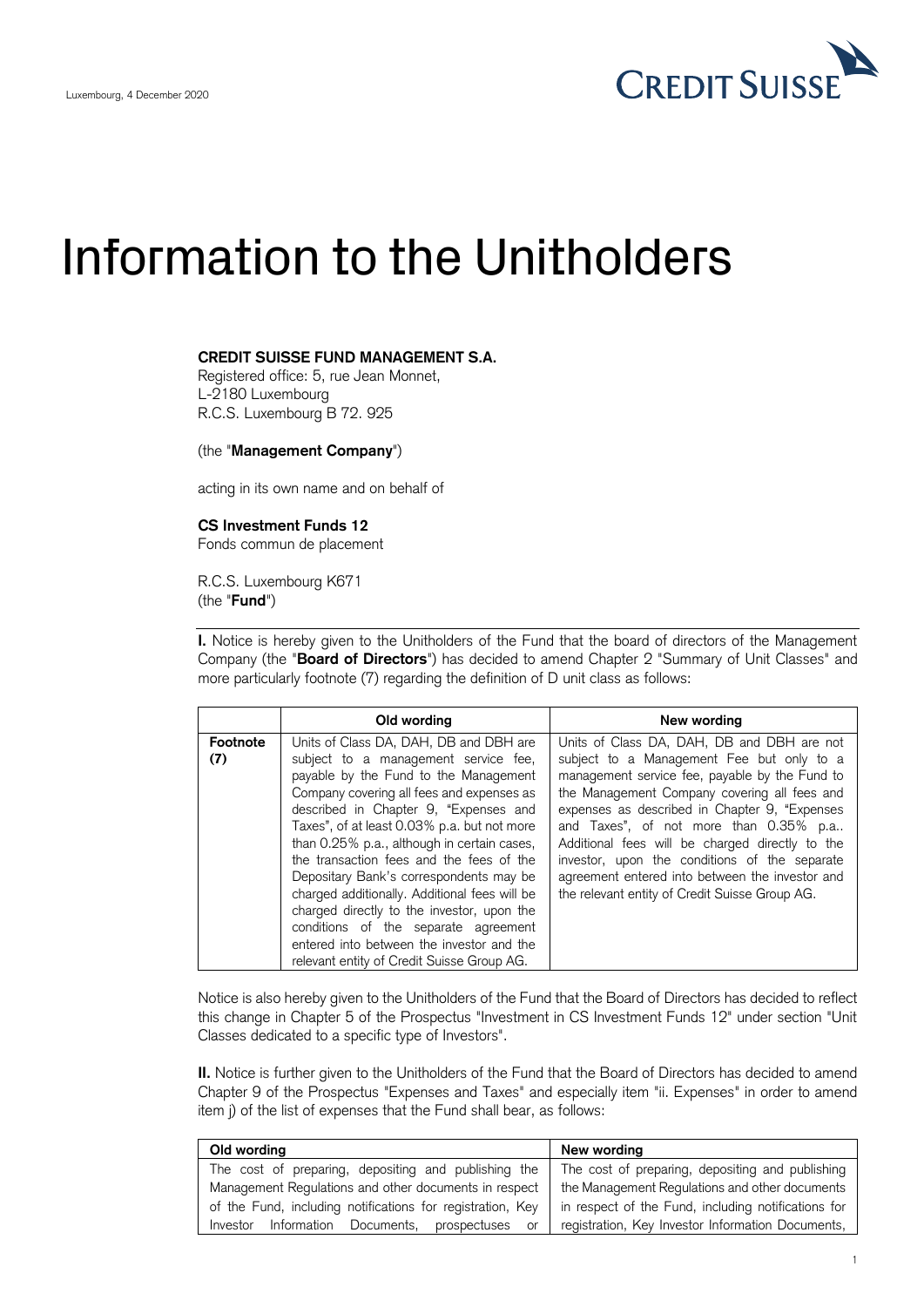the "**Subfunds**") that the Board of Directors has decided to update the settlement cycle in the "Subscription, Redemption and Conversion of Shares" section of the Subfunds' supplements in Chapter 22 "Subfunds" of the Prospectus to specify that subscription, redemption and conversion applications must be submitted **two** Banking Days prior to the Valuation Day (instead of one Banking Day before the **III**. Notice is further given to the Unitholders of every subfund of the Fund (for the purpose of this section, Valuation Day).

 **IV.** Notice is further hereby given to the Unitholders of every subfund of the Fund (for the purpose of this section, the "**Subfunds**") that the Board of Directors has decided to amend Chapter 22 of the Prospectus "Subfunds", especially the sections "Investment Instruments" and the sub-sections "Target Funds" of the Subfunds in order to clarify that the Targets Funds described in these sub-sections may be managed by Credit Suisse Group, or an affiliate of Credit Suisse Group.

 **V.** Notice is finally hereby given to the Unitholders of **Credit Suisse (Lux) Portfolio Fund Yield CHF** and  **Credit Suisse (Lux) Portfolio Fund Yield USD** (for the purpose of this section, the "**Subfunds**") that the Board of Directors has decided to amend Chapter 22 of the Prospectus "Subfunds", especially the section "Investment Manager" in order to clarify that the Management Company has appointed Credit Suisse Asset Management (Schweiz) AG as Investment Manager to perform the management of the Subfunds. Unitholders of the Subfunds should note that this amendment does not constitute any change to their current situation but rather, has been made for clarification purposes after the previous wrongful deletion of those information from the Prospectus.

 Unitholders who do not agree with the changes listed under points **I.** to **III.** above may redeem their units free of charge until **4 January 2021** at 1.00 p.m. CET.

 Unitholders should note that, once the above changes enter into effect, the new prospectus of the Fund, the Key Investor Information Document (KIID), the latest annual and semi-annual reports as well as the